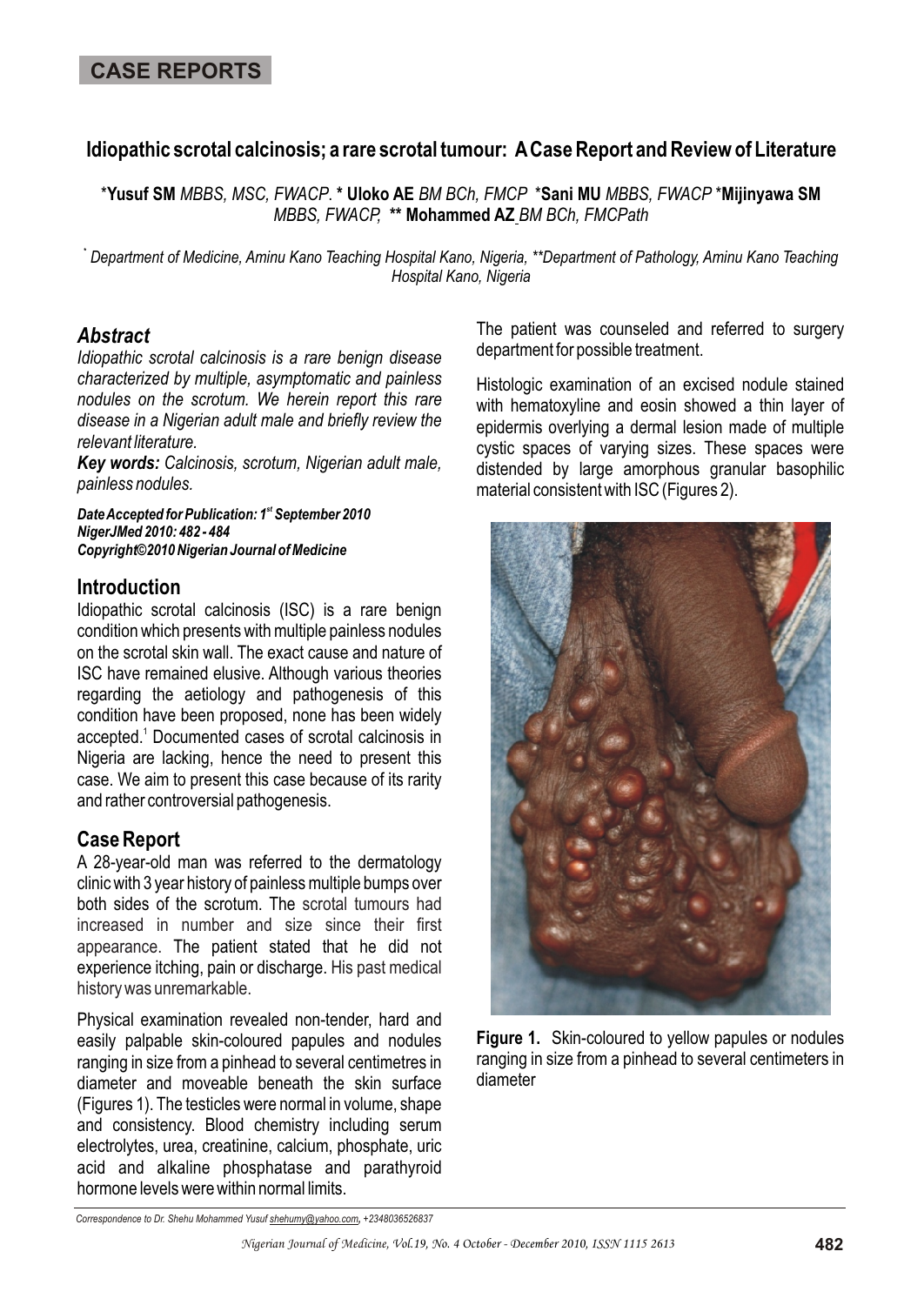

**Figure 2.** Histologic section of a nodule from scrotal skin shows a large circumscribed area of amorphous granular basophilic material in the dermis (Hematoxyline-Eosin, ×40)

## **Discussion**

Idiopathic scrotal calcinosis (ISC) was first described by Lewinski in 1883, and the disorder was named by Shapiro *et al* in 1970.<sup>2</sup> It is a benign and usually asymptomatic disorder characterized by marble-like, solitary or multiple, polypoidal, firm, and easily palpable nodules. In some cases, symptoms such as heaviness and itching of the scrotum, secondary infection, and discharge from the calcified masses may be reported. $3$ Most patients present between the ages of 20 and 40. The youngest and the oldest reported patients were a 9-year-old and an 85-year-old respectively. $^3$ 

#### **References**

- 1. Michl UH, Gross AJ, Loy V, Dieckmann KP. Idiopathic calcinosis of the scrotuma specific entity of the scrotal skin. Case report. *Scand J Urol Nephrol*. 1994;28(2):213-217.
- 2. Shapiro L, Platt N, Torres-Rodriguez VM. Idiopathic calcinosis of the scrotum. *Arch Dermatol*. 1970;102(2):199- 204.
- 3. Saad AG, Zaatari GS. Scrotal calcinosis: is it idiopathic? *Urology*. 2001 Feb; 57(2):365.

The exact pathogenesis of the disease is not known. It might be idiopathic or due to dystrophic calcification of preexisting epidermal cysts.<sup>45</sup> Although, some cases can be considered truly idiopathic, because of the absence of epithelial or glandular structure found in the pathology.<sup>5</sup> ISC might result from inflammation of epidermal cysts, followed by dystrophic calcification within the keratin of the cyst or dermis adjacent to a ruptured cell wall.<sup>5</sup> The finding of degeneration and necrosis of dartos muscle, suggested minor trauma as an initiation stimulus of ISC. <sup>5,6</sup> There is, However, similar to findings in this report, there is no convincing evidence of biochemical alteration, endocrine/metabolic or systemic disorder in ISC. $<sup>1</sup>$  And</sup> there are no anomalies of calcium and phosphate metabolism found except for an increase in alkaline phosphatase level. $<sup>7</sup>$ </sup>

Surgical excision and histopathologic examination remain the only way to confirm the diagnosis of ISC. Histology reveals focal dermal collections of deeply basophilic material on hematoxylin and eosin stain, which stains black with the von Kossa stain for calcium, and red with Alizarin stain for calcium. An X-ray of the scrotum reveals numerous radio-opaque shadows of varying sizes.<sup>8,9</sup>

Treatment of ISC is largely cosmetic, surgical excision is currently the only optimal way to remove nodules, although there had been reports of recurrence following surgery.<sup>10</sup> Concomitant use of local steroids and vitamin A after surgical excision may however prevent probable  $recurrence<sup>11,12</sup>$  A novel pinch-and-punch excision technique for removing scrotal calcinosis was recently described. $13$  In cases of massive calcinosis or when most of the scrotum is involved, a subtotal excision or total scrotal skin removal and grafting may be necessary. $^{1}$ 4

- 4. Wright S, Navsaria H, Leigh IM. Idiopathic scrotal calcinosis is idiopathic. *J Am Acad Dermatol*. 1991;24(5 Pt 1):727-730.
- 5. Ito A, Sakamoto F, Ito M. Dystrophic scrotal calcinosis originating from benign eccrine epithelial cysts. *Br J Dermatol.* 2001;144(1):146-150.
- 6. Pabuccuoglu U, Canda MS, Guray M, Kefi A, Canda E. The possible role of dartoic muscle degeneration in the pathogenesis of idiopathic scrotal calcinosis. *Br J Dermatol*. 2003;148(4):827-829.